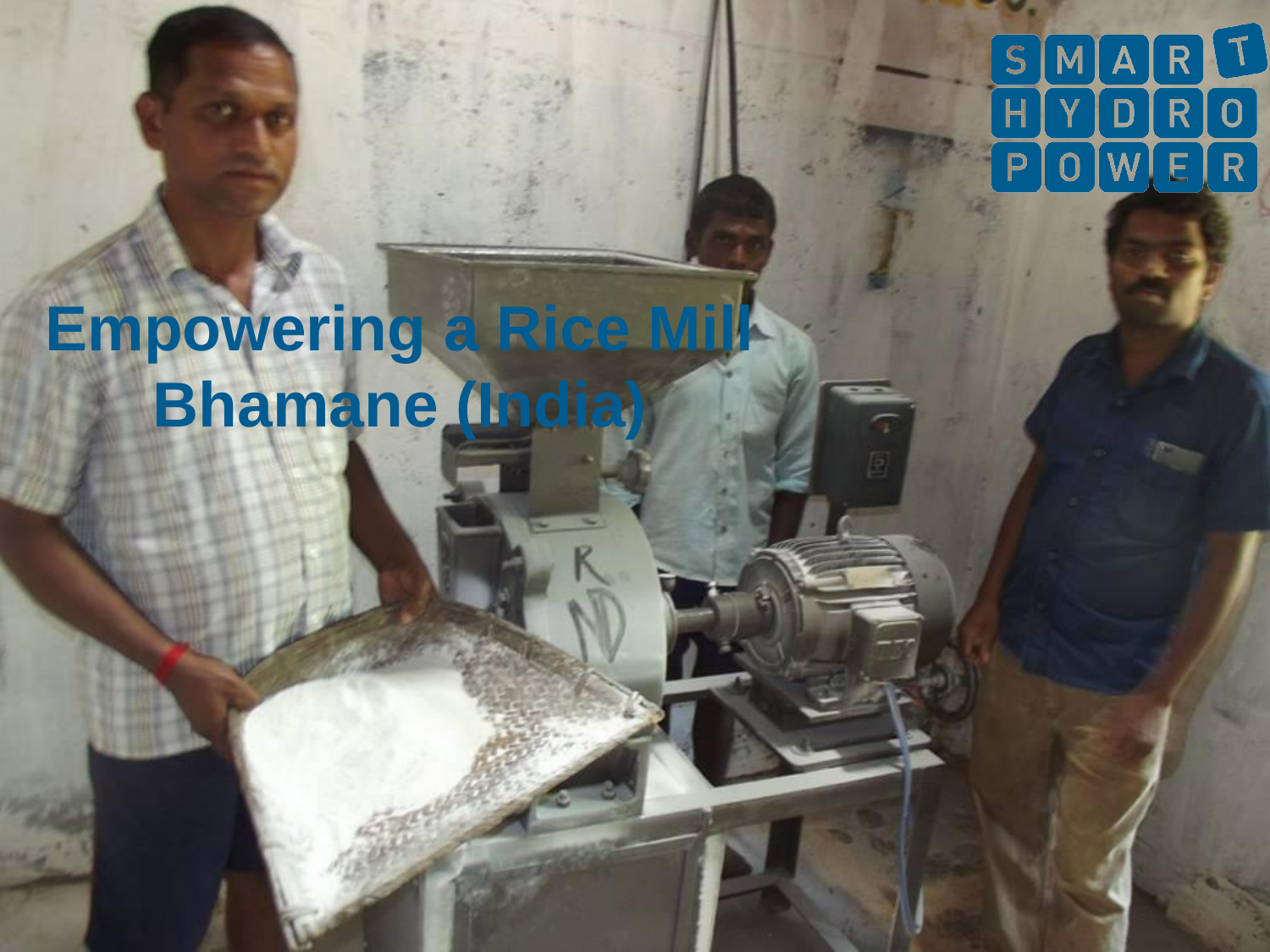

#### **Executive Summary**

- Powering a rice mill in Bhamane (India). Project developed by Smart Hydro Power with local project developer Gram Oorja. Financed by WISION (Wuppertal Institute).
- Community decided to install a rice mill as up to then the local farmers had to walk 20 km to next mill.
- Community selected entrepreneur (miller) and energy committee.
- Hybrid hydro-PV installation.
- Sustainable operations financed by tariffs and run by community organization ("Social Trust").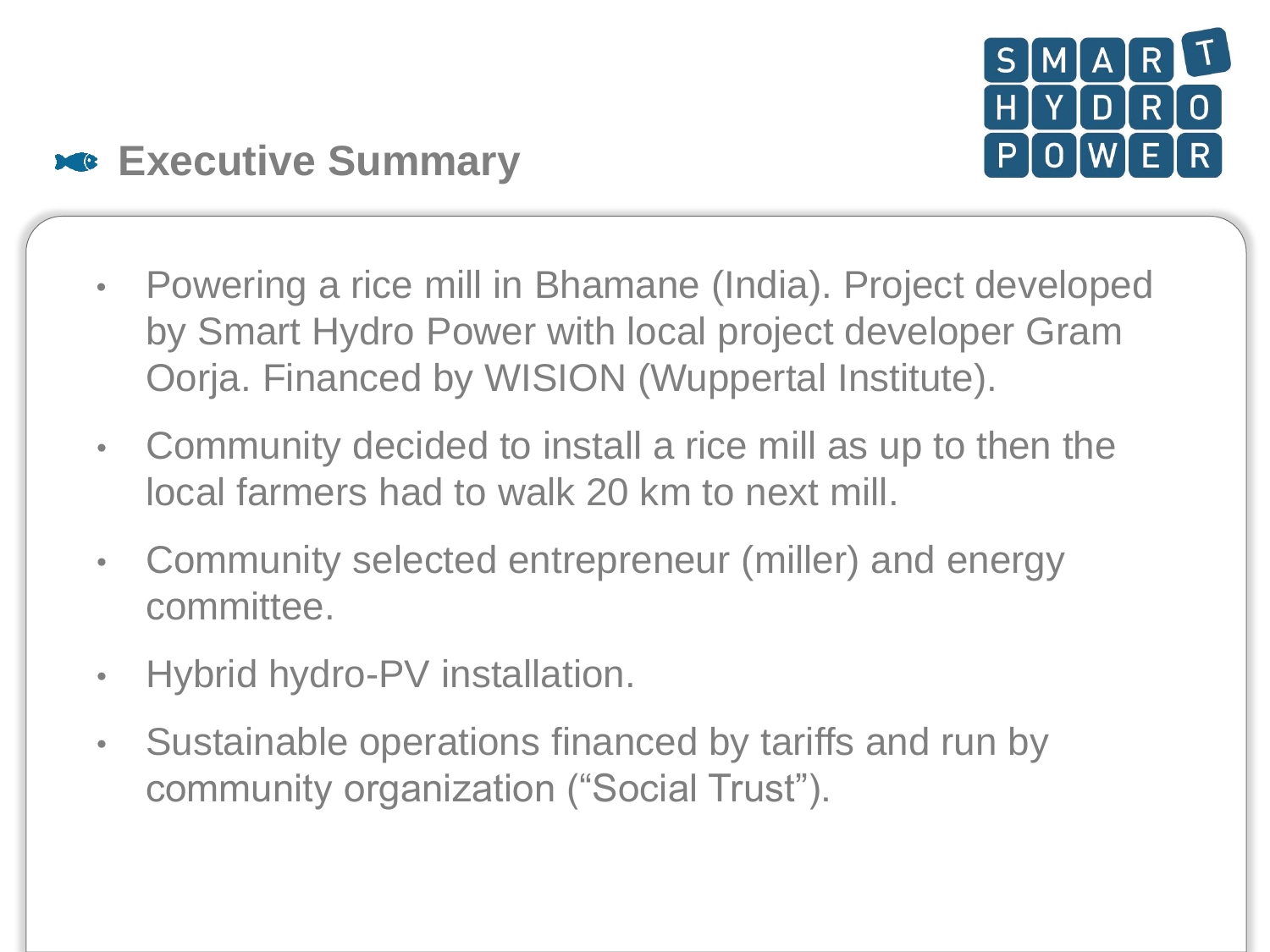

#### **Selecting the Project**



- Supported by WISION Smart Hydro Power was looking for a site suitable for hydro-PV hybrid.
- Western Gates have strong rains from June to October.
	- Bhamane (30 households, mainly farming activities) was selected based on geography and need for local food processing.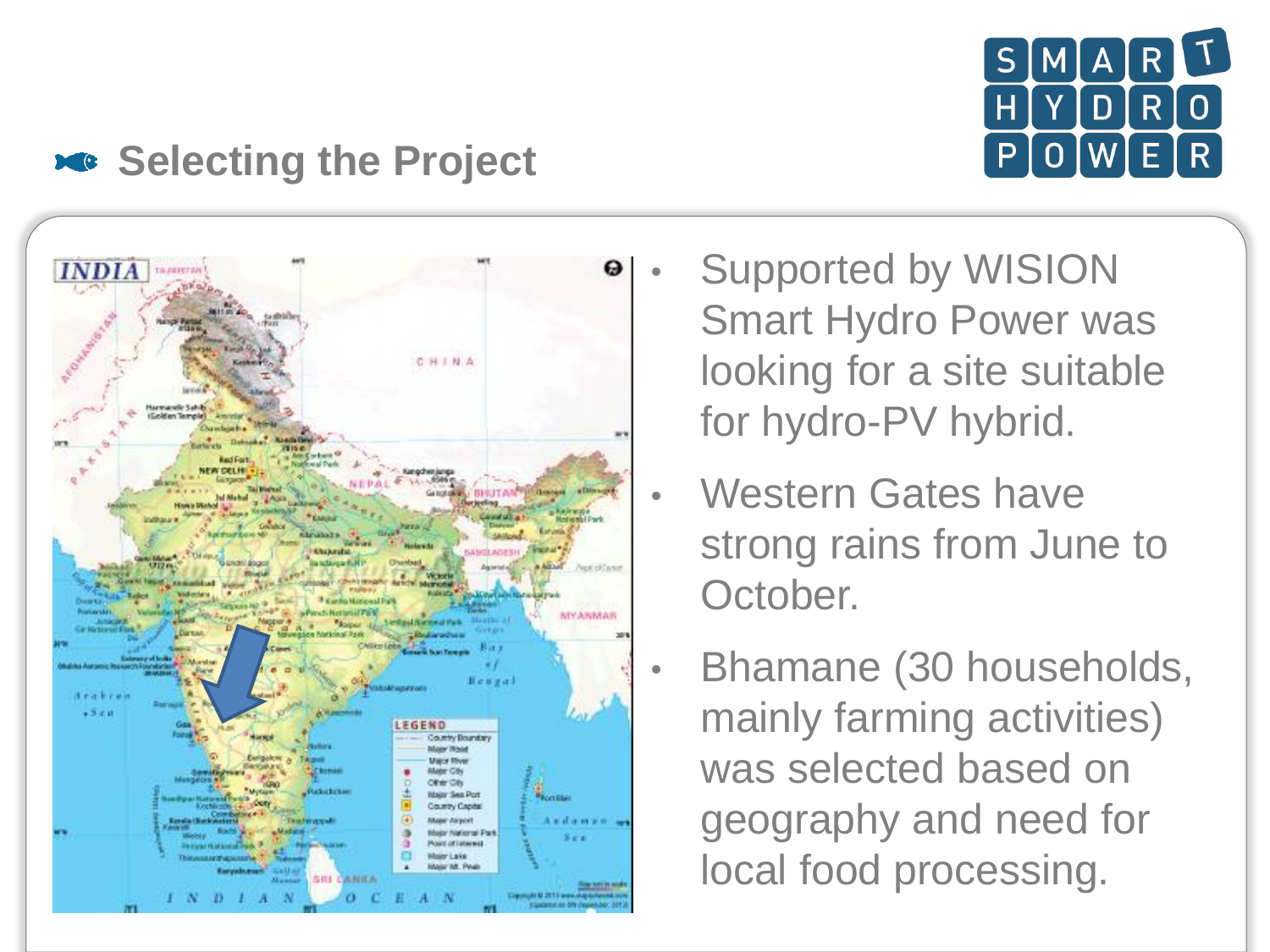

# **Strong Community Support**

- Agriculture Village lacking ability for food processing and commercialization.
- **Community decision on** "what", "how" and "who"
- **Existing local structure** ("value chain"): Indian project developer, local "social trust" operating infrastructure.

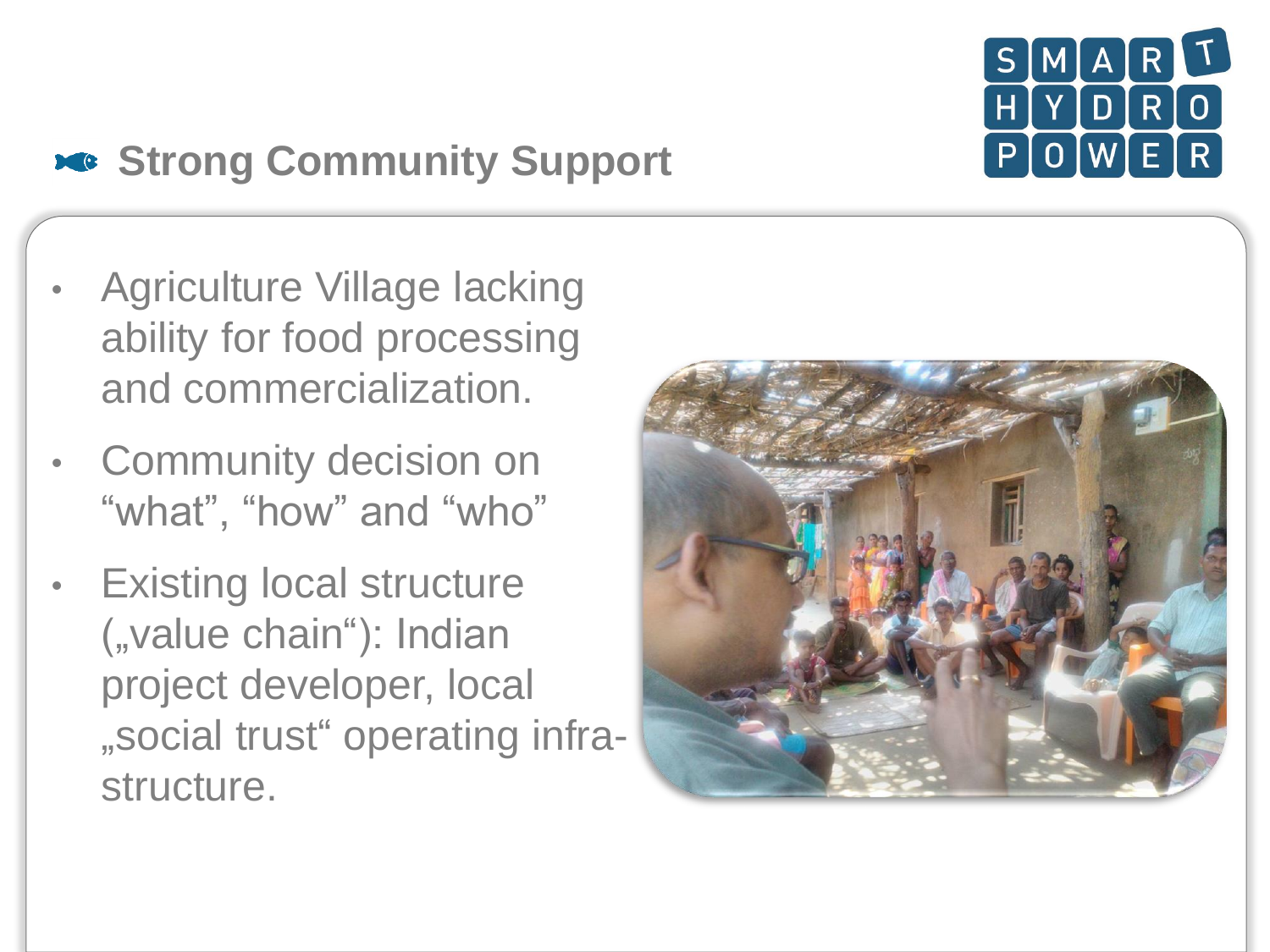

# **External Side Management**

- Limited budget requires prioritization of demand side.
- **Productive use prior to** residential demand and street lighting. Street lighting prior to residential use.
- Tariff system based on kWh with free community services (light, community house).
- Possible "upgrade" if demand increases – and community decides accordingly.

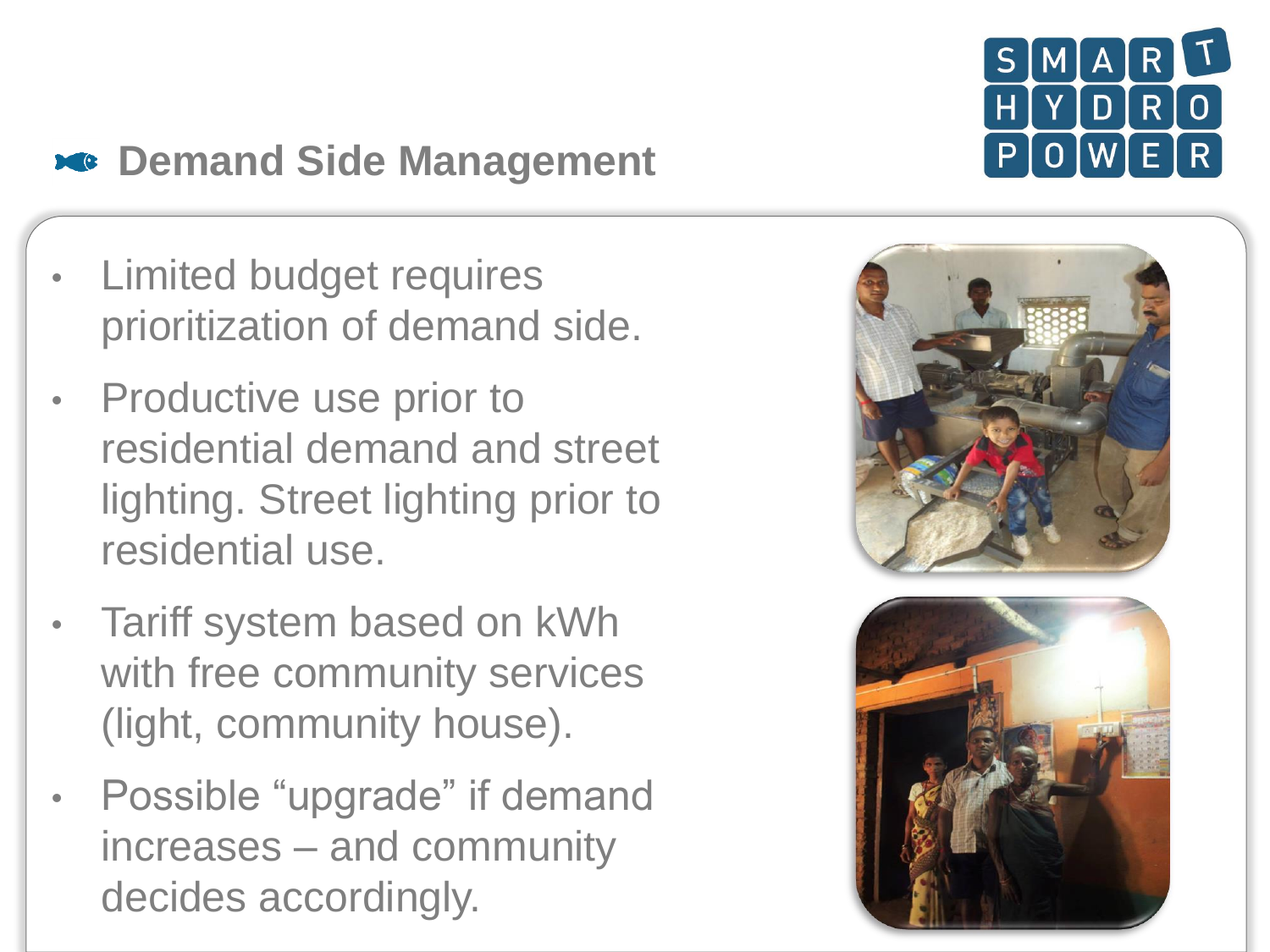

### **Hybrid Plant allows sustainable Supply**





- Monsoon challenges any mono-source generation, hydro and PV are seasonally complimentary.
- Micro-hydro allows to reduce battery need – and thereby costs (LCOE) if energy generated can be used.
- Local servicing and maintenance by "Social Trust".